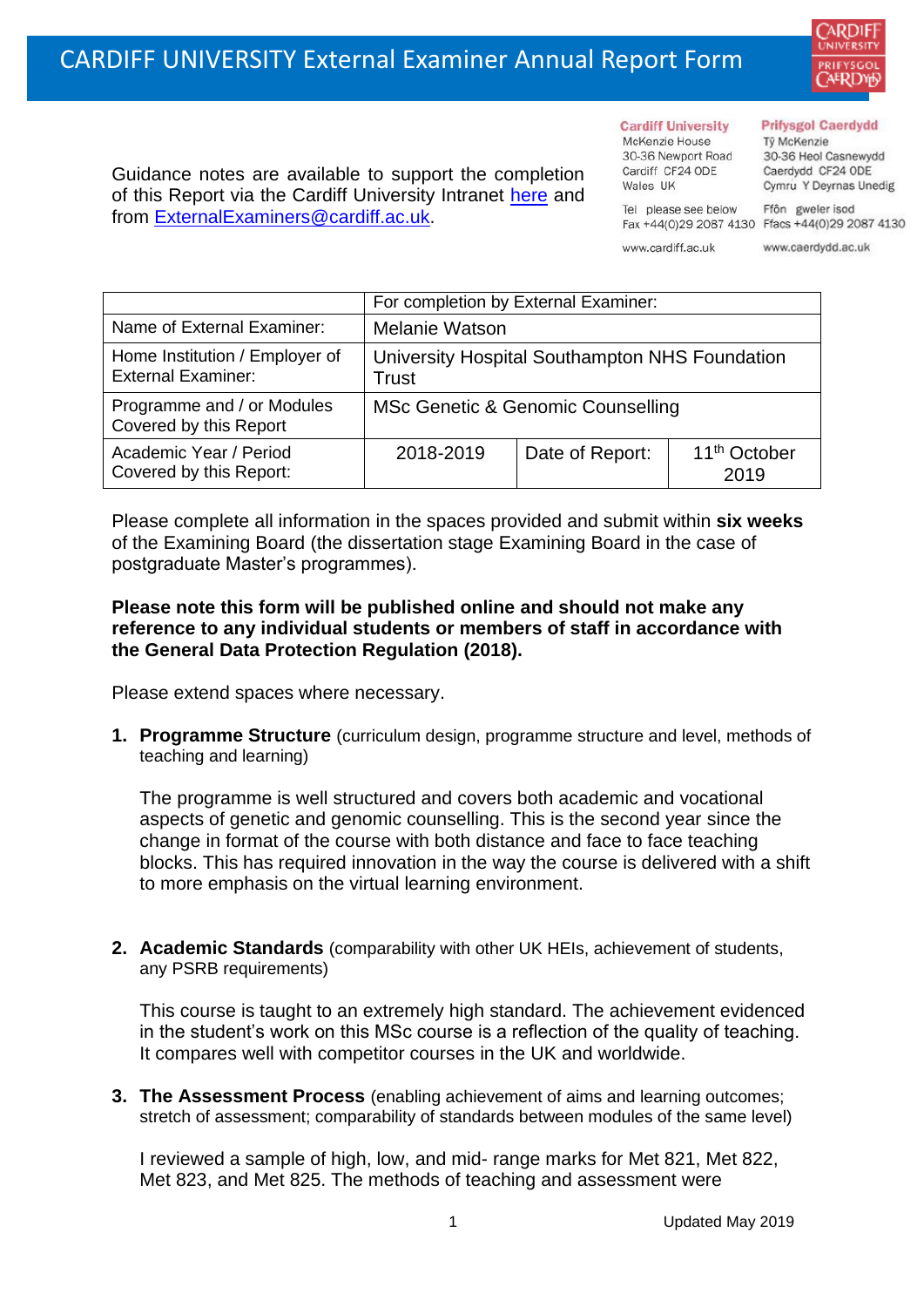appropriate and enabled the achievement of aims and learning outcomes. I concur with the marks awarded and feel that all received a mark that reflected their quality. There was consistency in standards between and across modules. I was impressed with the standard of attainment and the overall very good quality of work produced. The quality of constructive feedback provided across the board was very high; it reflected upon by the students this should facilitate students future development.

I attended the Examining board on the **19th July 2019**, and was given the opportunity to comment on the resit paper for Met 825. There were 5 modules requiring resits across 4 students –MET821, MET 822, MET 823, MET 824 and MET825. Some students had completed their resits and passed at the second attempt and these were ratified as per schedule. I also prepared to attend the re sit Exam Board on the **13th September 2019**. At this point there were 2 students who had both had a number of failures and extenuating circumstances associated with their assessments, and therefore their outcomes had not yet been ratified.

4. **Examination of Master's Dissertations (if applicable)** (sample of dissertations received, appropriateness of marking schemes, standard of internal marking, classification of awards)

[*Where possible please complete this section following the dissertation examining board determining the final award*.]

No dissertations to mark this academic year as only the second year of a 3 year course

### **5. Year-on-Year Comments**

[Previous External Examiner Reports are available from the Cardiff University Website [here.](https://www.cardiff.ac.uk/public-information/quality-and-standards/external-examiner-reports)]

This was the second year that the MSc course has included distance learning. I was impressed with the obvious commitment to providing high quality On-Line Teaching through the virtual learning environment.

**6. Preparation for the role of External Examiner (for new External Examiners only)** (appropriateness of briefing provided by the programme team and supporting information, visits to School, ability to meet with students, arrangements for accessing work to review)

Unfortunately I experienced difficulties with IT and remote access to the range of materials and assessments. This was resolved by attending in person prior to the exam board meeting and gaining IT access once on site. I received appropriate and timely information in preparation for the role of External Examiner.

**7. Noteworthy Practice and Enhancement** (good and innovative practice in learning, teaching and assessment; opportunities for enhancement of learning opportunities)

This is the second year of the distance learning MSc course. I was impressed with the approach to distance learning. A lot of time has been invested in providing On- line Teaching by the Faculty. It was interesting and useful to hear feedback from all modules leads and the student representative at the exam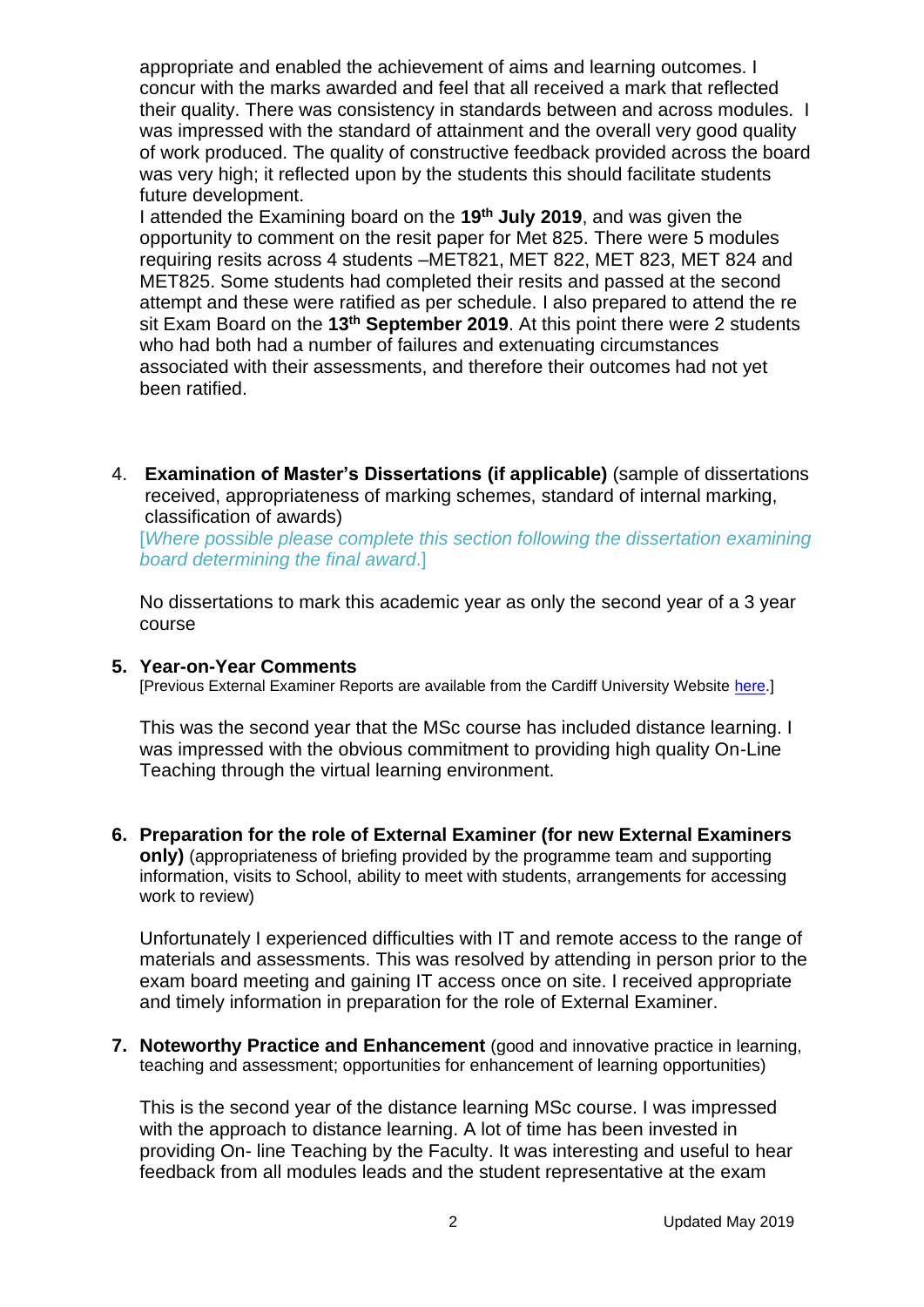board. It was evident that the change in format of the course has not impacted upon the high quality of this course. I have requested to attend the Gregynog Ethics module in the Spring term to enable me to spend some time with the students and to have the opportunity to discuss with the students their views of the course in its new format.

**8. Appointment Overview (for retiring External Examiners only)** (significant changes in standards, programme/discipline developments, implementation of recommendations, further areas of work)

# **9. Annual Report Checklist**

Please include appropriate comments within Sections 1-7 above for any answer of 'No'.

|                                     |                                                                                                                                                             | <b>Yes</b><br>(Y) | <b>No</b><br>(N) | N/A<br>(N/A) |
|-------------------------------------|-------------------------------------------------------------------------------------------------------------------------------------------------------------|-------------------|------------------|--------------|
| <b>Programme/Course information</b> |                                                                                                                                                             |                   |                  |              |
| 9.1                                 | Did you receive sufficient information about the Programme and<br>its contents, learning outcomes and assessments?                                          | Y                 |                  |              |
| 9.2                                 | Were you asked to comment on any changes to the assessment<br>of the Programme?                                                                             |                   | N                |              |
|                                     | <b>Commenting on draft examination question papers</b>                                                                                                      |                   |                  |              |
| 9.3                                 | Were you asked to approve all examination papers contributing<br>to the final award?                                                                        |                   | N                |              |
| 9.4                                 | Were the nature, spread and level of the questions appropriate?                                                                                             | Y                 |                  |              |
| 9.5                                 | Were suitable arrangements made to consider your comments?                                                                                                  | Y                 |                  |              |
|                                     | <b>Examination scripts</b>                                                                                                                                  |                   |                  |              |
| 9.6                                 | Did you receive a sufficient number of scripts to be able to assess<br>whether the internal marking and classifications were appropriate<br>and consistent? | Y                 |                  |              |
| 9.7                                 | Was the general standard and consistency of marking<br>appropriate?                                                                                         | Y                 |                  |              |
| 9.8                                 | Were the scripts marked in such a way as to enable you to see<br>the reasons for the award of given marks?                                                  | Y                 |                  |              |
| 9.9                                 | Were you satisfied with the standard and consistency of marking<br>applied by the internal examiners?                                                       | Y                 |                  |              |
| 9.10                                | In your judgement, did you have the opportunity to examine a<br>sufficient cross-section of candidates' work contributing to the<br>final assessment?       | Y                 |                  |              |
|                                     | <b>Coursework and practical assessments</b>                                                                                                                 |                   |                  |              |
| 9.11                                | Was the choice of subjects for coursework and / or practical<br>assessments appropriate?                                                                    | Y                 |                  |              |
| 9.12                                | Were you afforded access to an appropriate sample of<br>coursework and / or practical assessments?                                                          | Y                 |                  |              |
| 9.13                                | Was the method and general standard of assessment<br>appropriate?                                                                                           | Y                 |                  |              |
| 9.14                                | Is sufficient feedback provided to students on their assessed<br>work?                                                                                      | Y                 |                  |              |
|                                     | <b>Clinical examinations (if applicable)</b>                                                                                                                |                   |                  |              |